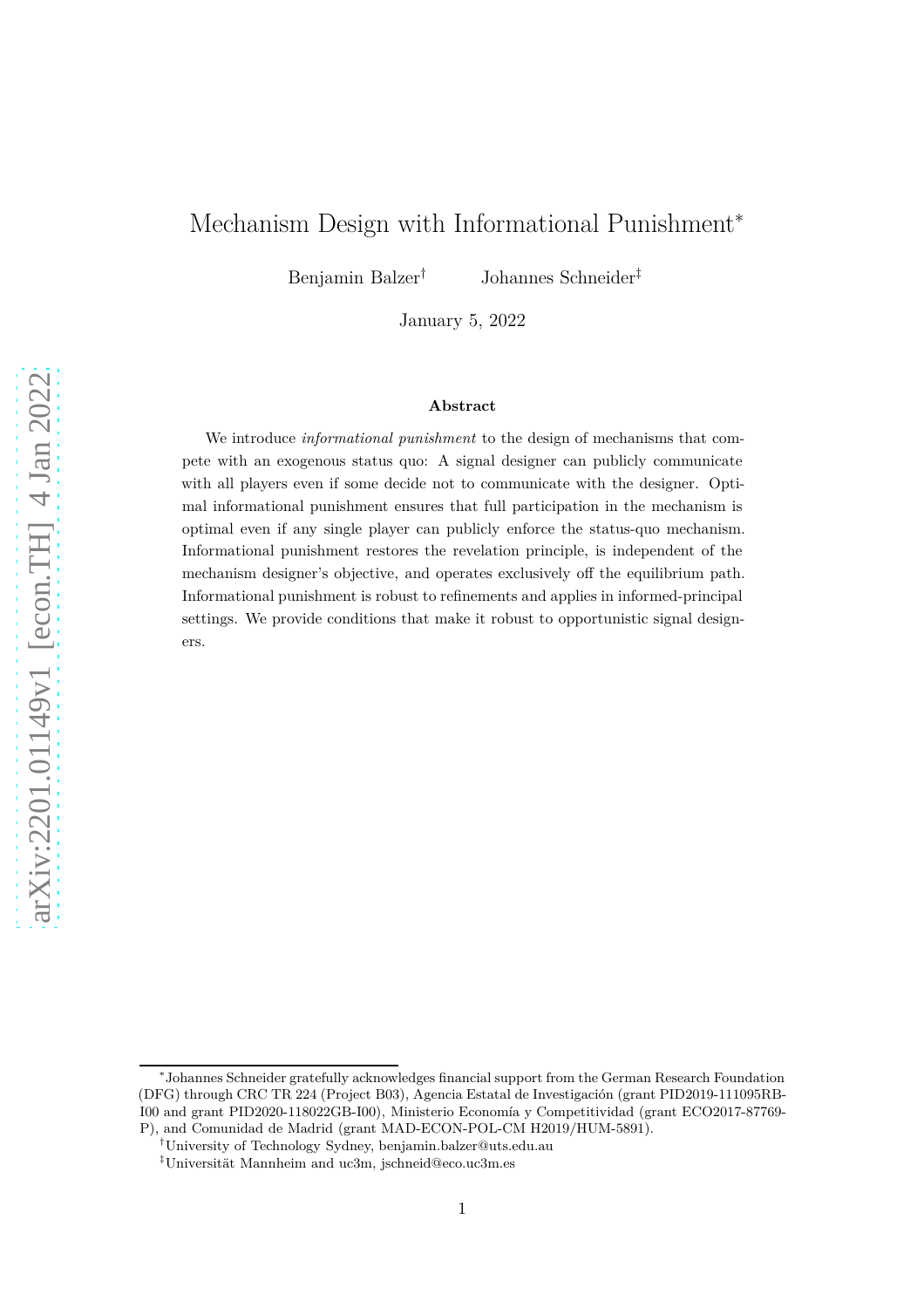# **1 Introduction**

Economics aims at improving the efficiency of institutions to govern strategic parties. If those parties hold asymmetric information, the first welfare theorem fails—we may fail to attain efficiency through any institution. In these cases, mechanism design becomes a powerful tool. Mechanism design characterizes all outcomes that parties' strategic incentives permit. Via the revelation principle, a simple direct revelation mechanism is enough to determine the best results we can hope for under any institution. In reality, however, new institutions often replace a status-quo mechanism.

Changing to the new institution may require consent—if parties veto the proposal, the status quo prevails. Parties follow similar strategic incentives in their decision to veto the new institution as those at play when they decide on their behavior within any given institution. Vetoing a proposal can be strategic, too—a party may publicly veto the mechanism only to signal her private information.

This paper considers a setting where parties may veto a proposed mechanism and disclose their veto to others. If the proposal fails, parties revert to the play of a default game. The optimal mechanism in such settings may involve on-path rejections (Celik and Peters, [2011](#page-15-0))—the revelation principle fails. As a result, complexity increases, and the mechanism design approach loses part of its power. We show, however, that if parties can store information and commit to releasing it at a later date, the revelation principle holds, and we can readily apply the tools of mechanism design. We refer to this technology as *informational punishment*. The information is stored and released in the event of a deviation. Its purpose is to punish the deviator by the release.

Informational punishment is a simple yet powerful tool. It requires only that each party has access to a signaling device that garbles the party's information and conceals the realization of that garbling for some time. The threat to release information later suffices to discipline others and ensures full participation. Informational punishment does not interfere with the design of the mechanism itself; a decentral implementation is straightforward. Moreover, informational punishment is robust both to equilibrium refinements and restrictions on the space of available mechanisms. In addition, it applies to informed-principal problems and is immune to a designer who suffers from informational opportunism.

Examples of our environment abound. Parties in a legal conflict can coordinate to settle through an arbitration mechanism. However, each party can unilaterally enforce the default game of a trial. Political parties can solve gridlocks through a bargaining procedure. However, they can refuse to cooperate and enter a stalemate until the next elections. Firms can work together to determine the standard of the industry. However, they can also rely on a non-cooperative standards war. Countries can negotiate free trade agreements. However, if one government refuses to engage, they fall back on the WTO trade regime.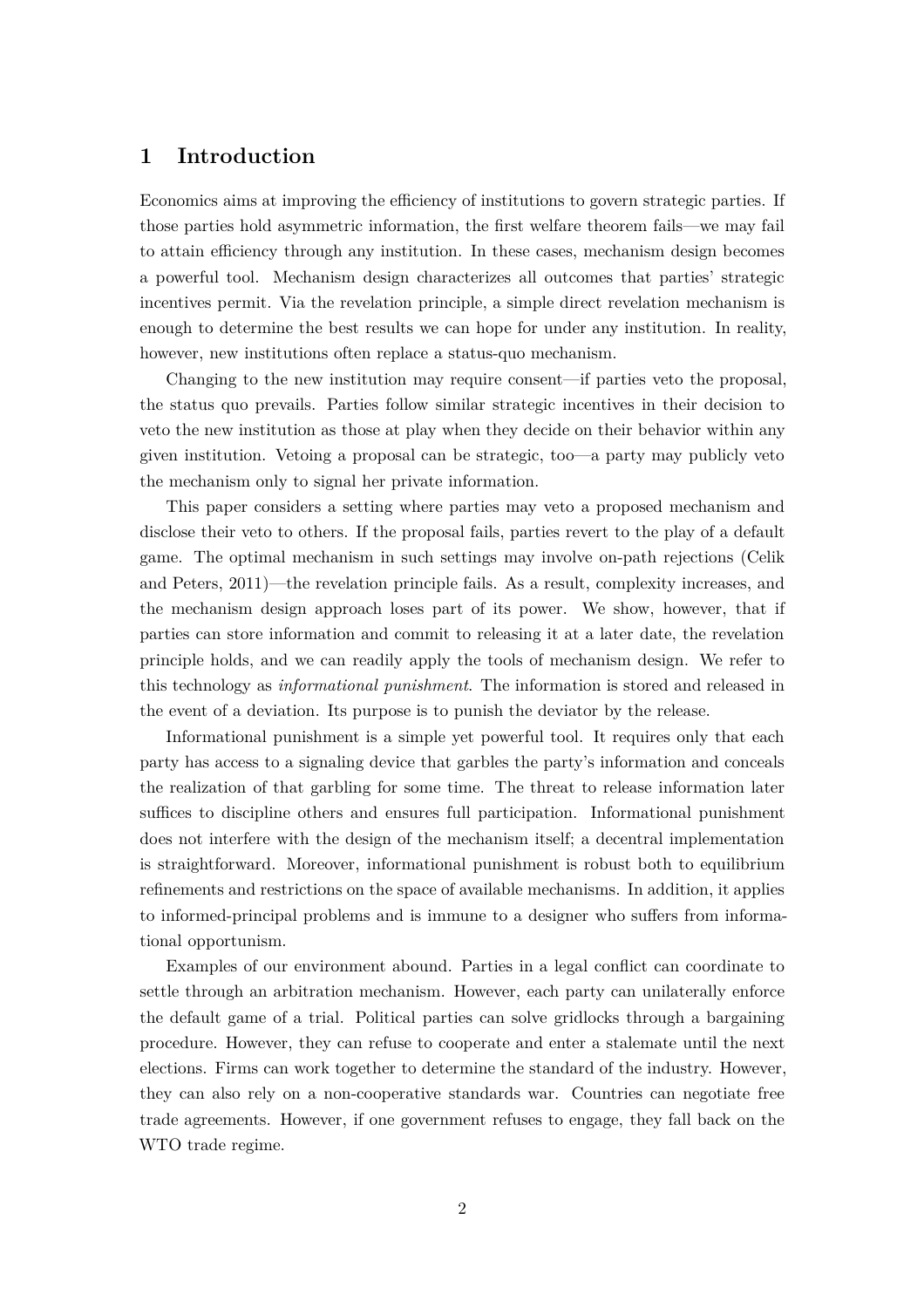In all of these cases, vetoing the mechanisms may signal a party's ability in the default game. The other parties interpret the signal and adjust their behavior. The change in behavior influences the default game's outcomes. Moreover, if vetoing signals information, participating signals information too. Thus, if we cannot rule out onpath rejections of the mechanism, we need to solve all combinations of vetoing and participating and the associated outcomes of the default game to compute the optimal mechanism—a cumbersome computational problem.

Informational punishment relaxes the computational burden. It restores full participation on the equilibrium path yet only affects the players' outside options. Incentives inside the mechanism remain unchanged. Thus, we relax participation constraints without affecting incentive constraints. Moreover, the off-path event of informational punishment solves a specific, well-defined information design problem: min-max the deviator's continuation payoff over Bayes' plausible information structures.

Informational punishment works because a signal realization about party *i* has two effects. The first effect is direct and distributional: The other parties update expected payoffs because *i*'s private information is payoff relevant. The second effect is indirect and behavioral. A party's strategy is a function of the information set. Altering information alters the continuation strategy. Via equilibrium reasoning, the party's change in behavior alters the behavior of other parties too. Informational punishment exploits that channel.

**Related Literature.** Signaling through vetoes in mechanisms dates back to Cramton and Palfrey [\(1995\)](#page-15-1). Like them, we consider a problem in which a proposed mechanism competes with a status-quo game. In line with their model, we assume that ratification is public—agents learn who vetoes the mechanism and who does not. Unlike them, we are not interested in refining the mechanism space to those that survive ratification without further ado.

Instead, and closer to Celik and Peters [\(2011\)](#page-15-0), we assume perfect Bayesian equilibrium as our solution concept, take the space of mechanisms as given, and are interested in the set of outcomes that can arise in such a setting. Different to Celik and Peters [\(2011](#page-15-0))'s setting where "equilibrium rejection" may be optimal, we allow parties to engage in informational punishment. We show that equilibrium rejection is of no concern with informational punishment available. The set of outcomes that we can implement with full participation contains those we can implement with equilibrium rejection.<sup>1</sup>

Gerardi and Myerson [\(2007](#page-15-2)) and Correia-da-Silva [\(2020\)](#page-15-3) propose an alternative approach in settings with veto-constrained mechanisms. Instead of signaling information, they consider mechanisms that "tremble." Even if all parties decide to participate, the mechanism breaks down with a small probability and invokes the default game. The

<sup>1</sup>Dequiedt [\(2007](#page-15-4)) and Tan and Yilankaya [\(2007](#page-15-5)) are other examples of default games' threat to participation.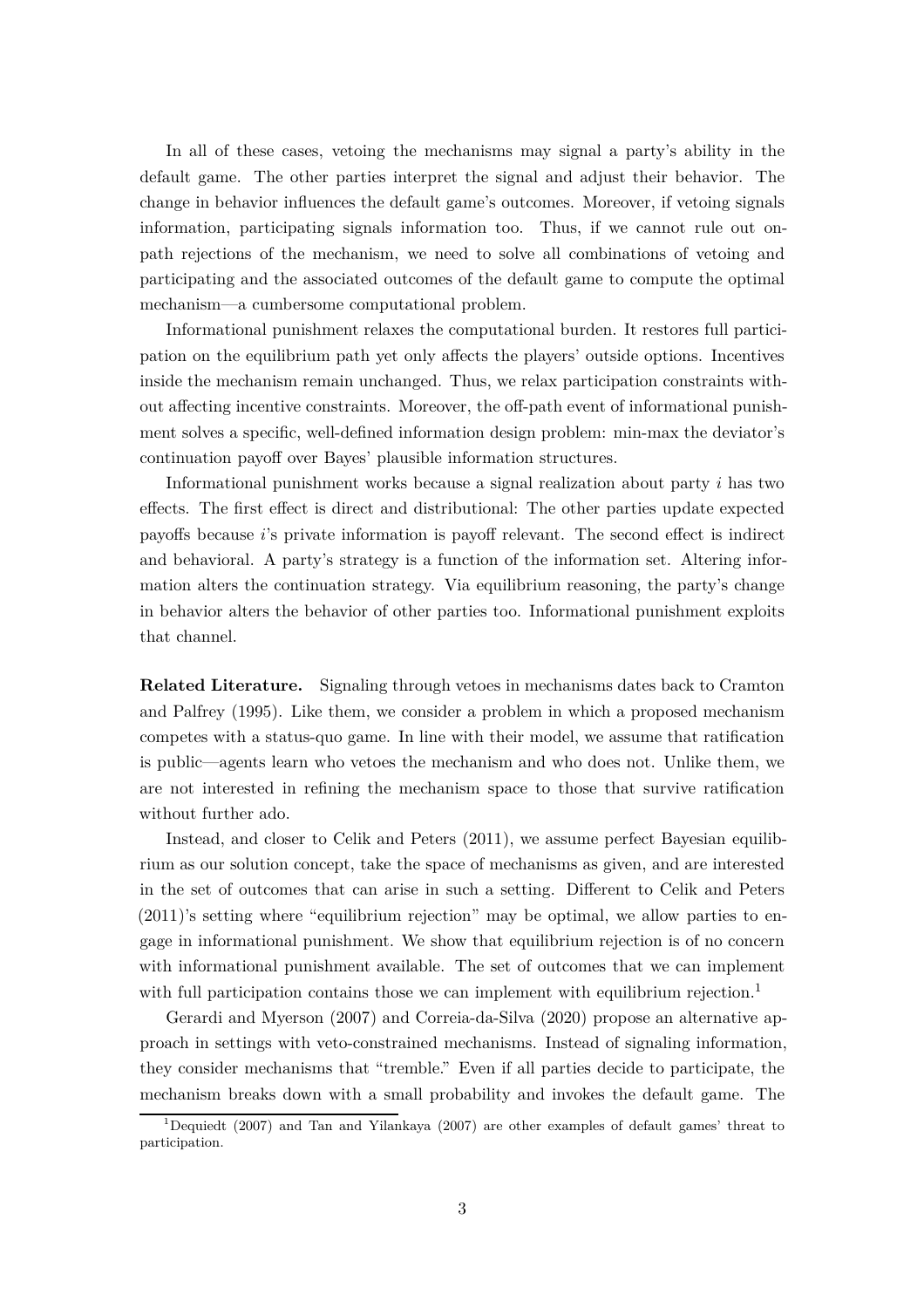mechanism can get arbitrarily close to the full-participation optimum through such trembling. However, these mechanisms rely on the assumption that a deviating party cannot credibly signal that it was her veto that invoked the default game and not the mechanism's tremble. Instead, we allow parties to announce their veto publicly, making trembles insufficient to overcome the veto problem. Celik and Peters [\(2016](#page-15-6)) use reciprocal mechanisms to circumvent the equilibrium-rejection problem. The main difference to our approach is that parties make a public revelation on the equilibrium path through their mechanism proposal. Depending on the environment, these revelations can interfere with incentive compatibility. Because informational punishments affect only off-path events, these concerns are absent—the set of implementable outcomes nests those in Celik and Peters [\(2016](#page-15-6)). The reverse is not the case due to, for example, our weaker commitment assumption.

Our work on standard-setting organizations (Balzer and Schneider, [2021](#page-14-0)) applies informational punishment outside mechanism design. In that previous paper, we consider a setting where the available mechanisms contain only efficient take-it-or-leave-it offers with fixed shares. In Balzer and Schneider [\(2021\)](#page-14-0) informational punishment enlarges the class of environments where full participation is feasible, yet informational punishment *cannot* guarantee full participation. The reason is that the space of available mechanisms is too small. In the current paper, we take a broader view and complement Balzer and Schneider [\(2021](#page-14-0)). On the one hand, we define the minimal set of available mechanisms in the designer's toolbox such that an optimal full-participation mechanism exists. On the other hand, we show how informational punishment simplifies the mechanism designer's task, particularly when the set of available mechanisms is large. Unlike those in Balzer and Schneider [\(2021\)](#page-14-0), our results in this paper readily apply to various design problems. Moreover, we show that—given our minimal conditions—common restrictions to the designer's problem do not affect the power of informational punishment. Specifically, we consider equilibrium refinement concepts (Grossman and Perry, [1986](#page-15-7); Cho and Kreps, [1987](#page-15-8); Cramton and Palfrey, [1995](#page-15-1)), informed-principal problems (Myerson, [1983\)](#page-15-9), and informational opportunism (Dequiedt and Martimort, [2015](#page-15-10)).

## **2 Setup**

**Players and Information Structure.** There are *N* players, indexed by  $i \in \mathcal{N}$  :=  $\{1, ..., N\}$ . Each player has a private type  $\theta_i \in \Theta_i$  and  $\Theta_i \subset \mathbb{R}$  is compact. The state  $\theta := \theta_1 \times \ldots \times \theta_N \in \times_i \Theta_i =: \Theta$  is distributed according to a commonly-known distribution function  $I^0: \Theta \to \Delta(\Theta)$ , the *prior information structure*. Let  $\theta_{-i} := \theta \setminus \theta_i$ , and define the marginal  $I_i^0(\theta_i) := \int_{\Theta_{-i}} I(\theta_i, d\theta_{-i})$  with support  $supp(I_i^0) \subseteq \Theta \setminus \Theta_i$ .

An information structure  $I : \Theta \to \Delta(\Theta)$  is a commonly-known joint distribution over the state  $\theta$ . The only restriction we impose on *I* is that it is absolutely continuous w.r.t.  $I^0$ , that is,  $supp(I) \subseteq supp(I^0)$ . Given  $\theta_i$  a player's *belief* about the other players'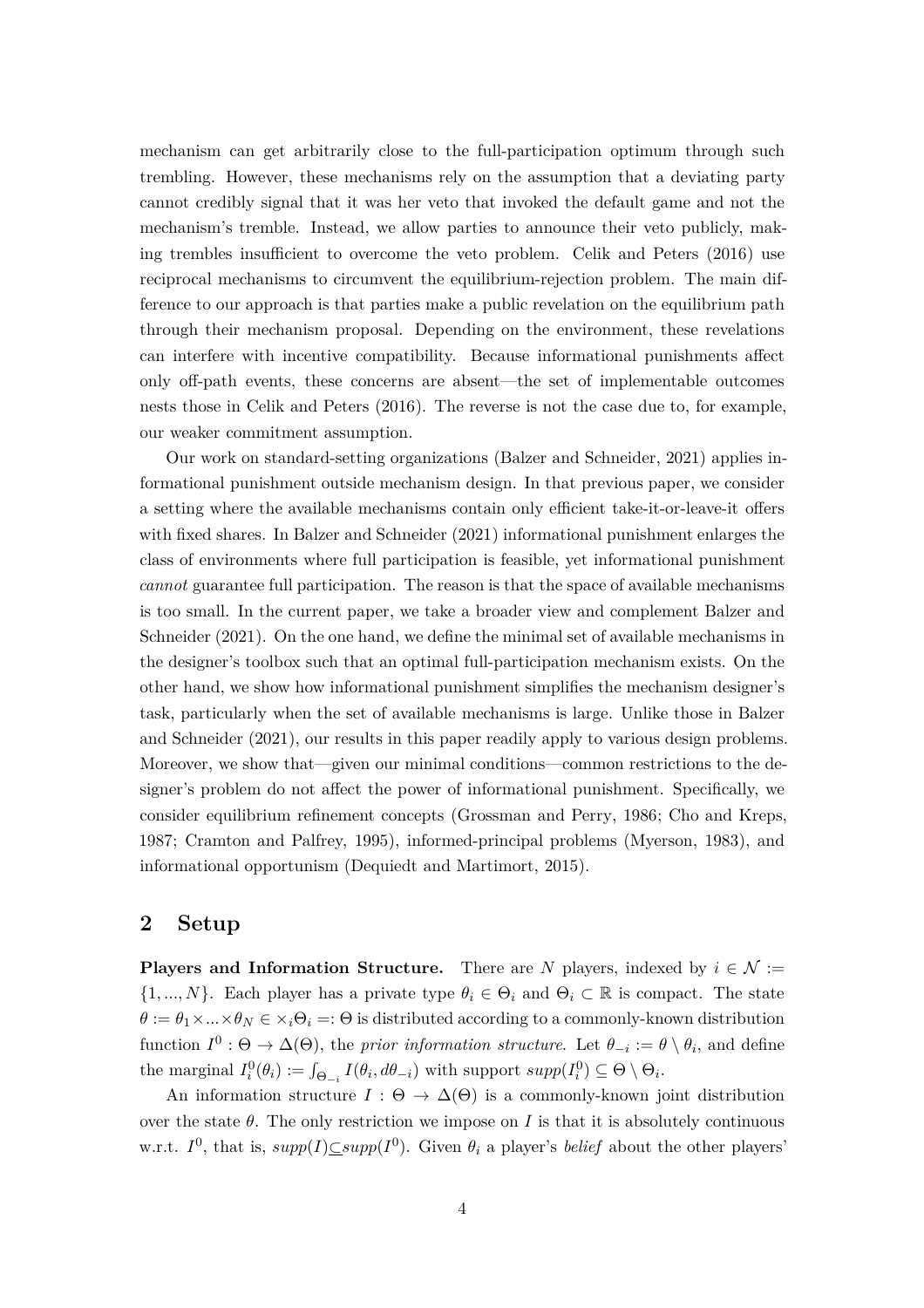types is the conditional distribution  $I(\theta_{-i}|\theta_i) := \frac{I(\theta_i, \theta_{-i})}{I_i(\theta_i)}$ , where  $I_i(\theta_i)$  is the marginal of *I*. Let  $\mathcal{I}^0$  be the set of all information structures for which  $I^0$  is an expansion. That is,  $I \in \mathcal{I}^0$  if and only if there exists a random variable  $\tilde{\Sigma} : \Theta \to \Delta(S)$  which maps types into distributions of signals such that the realization  $\sigma \in S$  together with  $\tilde{\Sigma}$  and  $I^0$  implies *I* via Bayes' rule.

**Basic Outcomes, Decision Rules, and Payoffs.** There is an exogenously given set of basic outcomes,  $Z \subset \mathbb{R}^K$ , with  $K < \infty$ . Player *i* values the outcome  $z \in Z$  according to a Bernoulli utility function, *u<sup>i</sup>* , defined over *Z*.

We represent the rules of a game by a decision rule,

$$
\pi: \Theta \to \Delta(Z),
$$

where  $\Delta(Z)$  is the set of all distribution functions over the outcome space Z. Each rule *π* is a mapping from *type reports* to a distribution over outcomes represented by the distribution function  $G_{\pi}(z|\theta)$ .

**Status quo.** The status quo is an exogenous game of incomplete information. We assume an equilibrium in that game exists for any information structure  $I \in \mathcal{I}^0$  and take the equilibrium selection as given. For any information structure  $I$ , the status quo induces a decision rule  $\pi_I^M$ . Under  $\pi_I^M$  the expected utility of a truthfully reporting player *i* with type  $\theta_i$  is

$$
v_i(\theta_i, I, \pi_I^M) := \int_{\Theta_{-i}} \int_Z u_i(z, \theta_i, \theta_{-i}) dG_{\pi_I^M}(z|\theta_i, \theta_{-i}) I(d\theta_{-i}|\theta_i)
$$
  
= 
$$
\max_{m_i \in \Theta_i} \int_{\Theta_{-i}} \int_Z u_i(z, \theta_i, \theta_{-i}) dG_{\pi_I^M}(z|m_i, \theta_{-i}) I(d\theta_{-i}|\theta_i),
$$
 (I-IC)

almost everywhere conditional on *I*, that is,  $\forall \theta_i \in supp(I_i)$ . The second line follows because  $\pi_I^M$  is incentive compatible under information structure *I* (*I*-IC henceforth). Truthful reporting is optimal for all types of all players given  $\pi_I^M$ .

The existence of equilibrium under  $\mathcal{I}^0$  implies that the collection of possible statusquo outcomes,  $\Pi^M := {\{\pi_I^M\}}_{I \in \mathcal{I}^0}$  with  $\pi_I^M$  being *I*-IC, is well-defined.

**Mechanism.** The mechanism is an alternative to the status quo. Any mechanism is a game of incomplete information represented by a decision rule. The collection of decision rules is Π. Given *π* and *I*, we define each player's optimal reporting strategy  $m_{i,I}(\theta_i)$ . We collect players' reports in  $m_I(\theta)$ . An equilibrium of  $\pi$  implements the decision rule  $\pi_I := \pi \circ m_I : \Theta \to \Delta(Z)$  which is *I*-IC.<sup>2</sup>

<sup>2</sup>Although any decision rule in Π represents a direct revelation mechanism, a truthful implementation may not be guaranteed. Indeed, Π is shorthand for all game forms with *m<sup>i</sup>* a player's action. The equilibrium play of each  $\pi \in \Pi$  under *I* then induces some *I*-IC decision rule.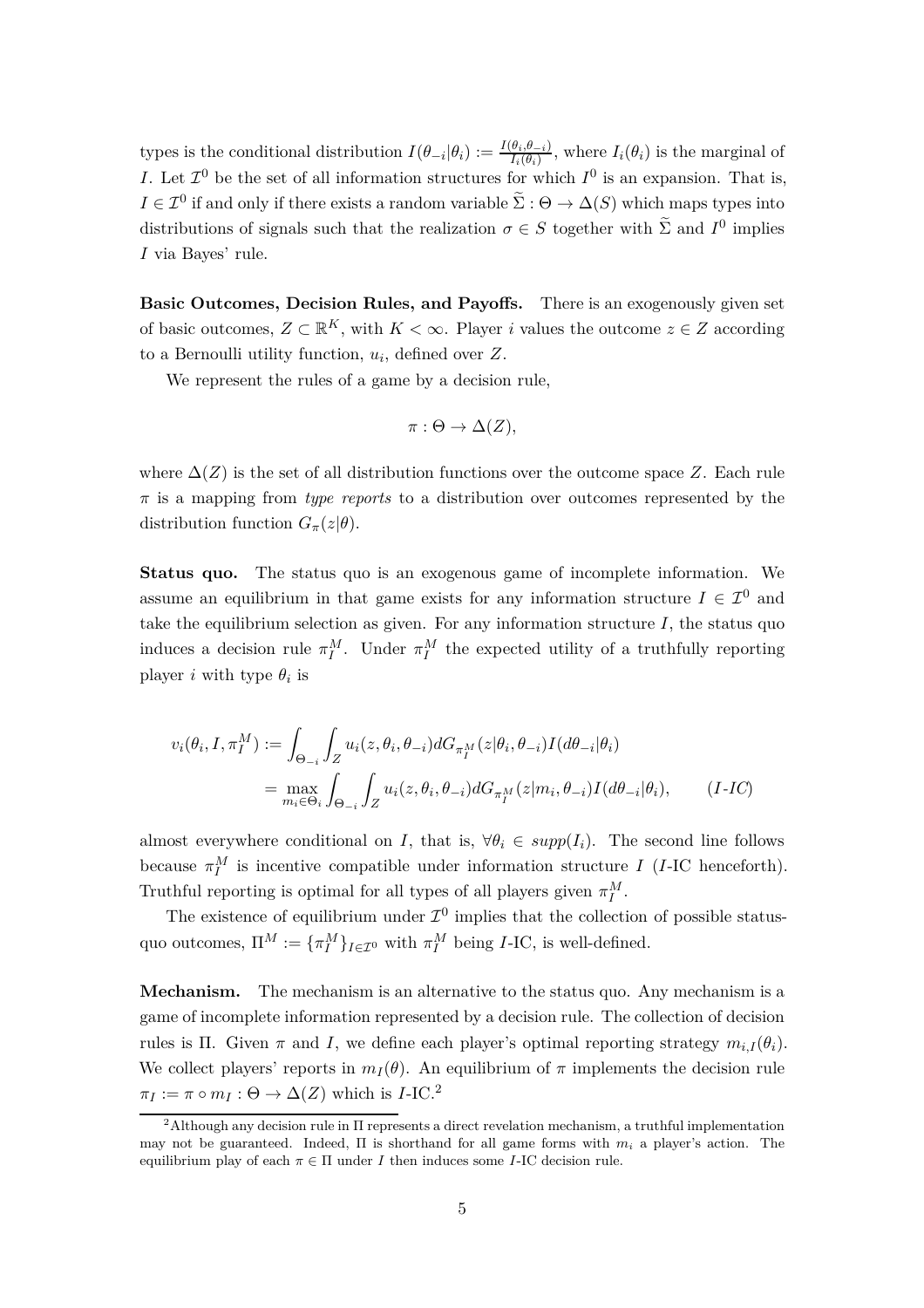The set of available mechanisms, Π, may be restricted by legal or institutional constraints, or particular outcomes may simply be infeasible. We assume two minimal requirements on the set of available mechanisms:

- (i)  $\Pi^M \subseteq \Pi$ , and
- (ii)  $\Pi$  is closed under convex combinations, that is, if  $\pi, \pi' \in \Pi$ , then for any  $\lambda : \Theta \to$ [0, 1] it holds that  $\lambda \pi + (1 - \lambda) \pi' =: \pi^{\lambda} \in \Pi$ .

The first property implies that the mechanism can replicate the status quo. The second property implies that if two games (1 and 2) are part of the available mechanism, so is the game in which game 1 is played for specific type reports and game 2 for the remaining type reports.

Apart from these requirements, we do not restrict Π. Instead, we allow for both a classical mechanism design setting and the possibility that the designer's set of mechanisms is exogenously limited. The latter includes pure 'mediation' within the status quo.

**Informational Punishment.** We assume all players have access to a signaling device Σ. The N-dimensional random variable Σ : Θ → *S* maps type reports into realizations in signal space  $S \equiv S_1 \times S_2 \times \ldots \times S_N$  with  $|S_i| \geq |\Theta_i|$ . We denote the realization of  $\Sigma$ by  $\sigma \in S$ , that of element  $\Sigma_i$  by  $\sigma_i \in S_i$ .

**Timing.** First, players learn their types and observe  $(\pi, \Sigma)$ . Second, they simultaneously send a message  $m_i^{\Sigma}$  to  $\Sigma$ . Third, players simultaneously decide whether to veto the mechanism. If at least one player vetoes the mechanism, the set *V* of vetoing players becomes common knowledge, and the signal realizations  $\sigma$  become public. Players use that information to update to an information structure  $I^{V,\sigma} \in \mathcal{I}^0$  and the status quo implements  $\pi_{I^{V,\sigma}}^{M}$ . If players unanimously ratify the mechanism, they report  $m_i$  to the mechanism which implements *π*.

**Solution Concept and Veto Beliefs.** We consider all mechanism-signaling device combinations  $(\pi, \Sigma)$  implementable as the grand game's perfect Bayesian equilibrium (PBE) using the definition from Fudenberg and Tirole [\(1988](#page-15-11)).

We use *veto information structures*,  $I^V$ : the information structure that arises *after* an observed veto, but *before* the realization *σ*. PBE implies that  $I^V(\theta_{-i}|\theta_i) = I^{V\setminus i}(\theta_{-i}|\theta_i)$ for any  $i \in V$  and  $I^V(\theta_{-i}|\theta_i) = I^{V \cup i}(\theta_{-i}|\theta_i)$  for any  $i \notin V$ . In addition, all but firstnode off-path beliefs on deviators follow Bayes' rule. The remaining off-path beliefs are arbitrary.<sup>3</sup>

<sup>&</sup>lt;sup>3</sup>In our setting, a player is at most observed to deviate once. Off-path belief cascades (see Sugaya and Wolitzky [\(2020\)](#page-15-12)) are thus not possible in our model.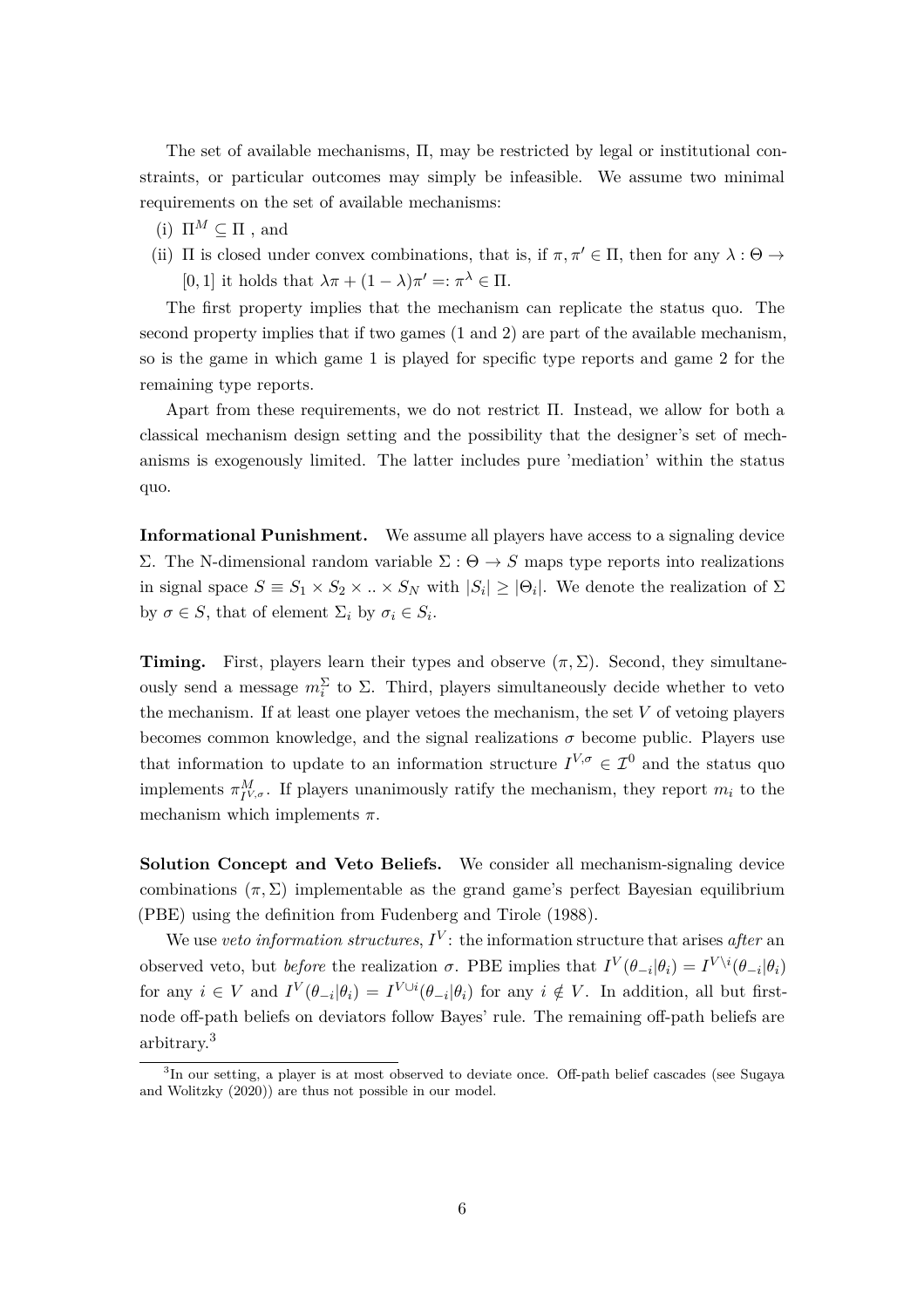# **3 Analysis**

## **3.1 Main Result**

An optimal full-participation mechanism may not exist, absent informational punishment, even if  $\Pi$  is large. Consider the case in which all players participate on the equilibrium path. A deviator *i* who vetoes guarantees herself the prior belief about the other players through that deviation. At the same time, the deviator is most punished by the "worst" off-path belief assigned to her. If *i*'s outside option exhibits concavities in the information structure, full participation *without* informational punishment is not always optimal.

<span id="page-6-0"></span>With informational punishment, the designer can relax *i*'s participation constraint without relying on on-path rejections and (possibly) beyond what is implementable with rejections.

**Proposition 1.** *It is without loss of generality to focus on mechanisms that ensure full participation if informational punishment is available.*

*Proof.* The proof is constructive. Take any  $\pi$ , and a *veto equilibrium* in which the mechanism is vetoed with positive probability on the equilibrium path. We first characterize the decision rule of the veto equilibrium. Then, we show it can be implemented with full participation using *informational punishment*.

Let  $\xi(\theta)$  be the probability that  $\pi$  is vetoed given type profile  $\theta$ . Moreover,  $\xi_i(\theta_i)$  is the likelihood that type  $\theta_i$  vetoes  $\pi$  on the equilibrium path. If players mix regarding their veto decision, the set of players that vetoed, *V* , might be random. After a veto, players observe the set of players  $V_k$  that vetoed and update to information structure  $I^{V_k}$ . Outcomes realize according to  $\pi_{I^{V_k}}^M$ . Taking expectations over all realizations of *V*,  $V_k$ , the ex-ante expected continuation game conditional on a veto is a lottery  $(P(V_k), \pi_{I^{V_k}}^M)$ defined over all  $V_k$ .  $P(V_k)$  is the on-path likelihood that a veto is caused by the set  $V_k$ and not by any other set. Because  $\Pi^M \in \Pi$  and  $\Pi$  is closed under convex combinations, the lottery implies  $\pi_{I^{\mathbb{E}V_k}}^M = \sum P(V_k) \pi_{I^{\mathbb{V}_k}}^M \in \Pi$ .

Conditional on no veto, the information structure is  $I^a$ , and  $\pi_{I^a}$  is the decision rule. The grand game implements an  $I^0$ -IC decision rule  $\pi'_{I^0} := \xi \pi^M_{I^{EV_k}} + (1 - \xi) \pi_{I^a}$ . Again,  $\pi' \in \Pi$  because  $\Pi$  is closed under convex combinations.

We now construct a signal  $\Sigma$  such that the mechanism  $\pi'_{I^0}$  is implementable under full participation. By construction,  $\pi'$  is feasible and  $I^0$ -IC. What remains is to show that no player has an incentive to veto  $\pi'$ .

We construct the following signaling device  $\Sigma_i$ :  $\Theta_i \to \Delta({0,1})$  where  $\sigma_i(\theta_i)$  = 1 with probability  $\xi_i(\theta_i)$  and 0 otherwise. When observing off-path behavior (i.e., a veto) by *i*, *j* believes that *i* has randomized uniformly over the entire type-space when reporting to  $\Sigma_i$ . Thus, she disregards  $\sigma_i$ . We choose the off-path belief on *i* identical to the belief attached to *i* after observing her unilateral veto in the veto equilibrium.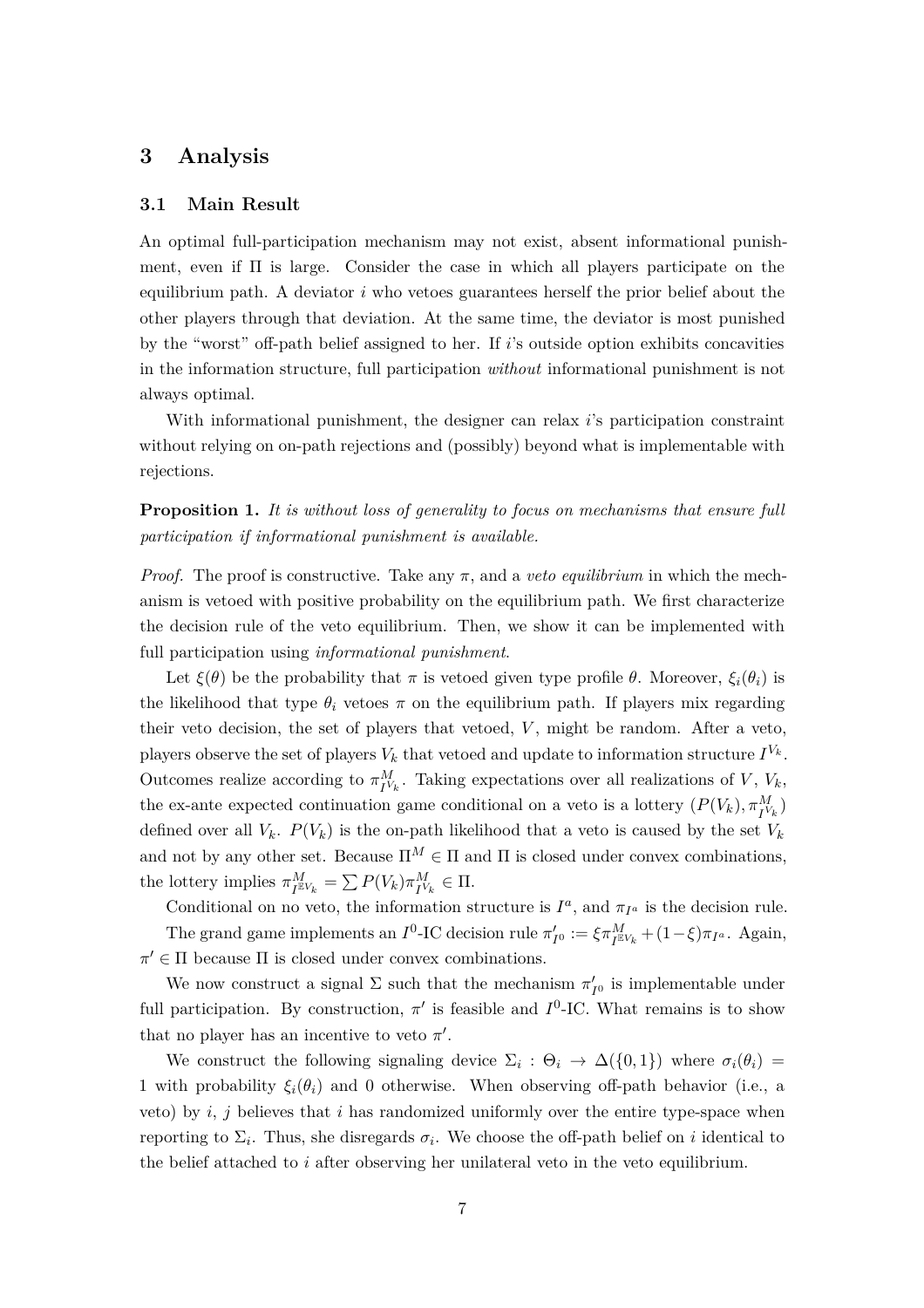No player *i* has an incentive to veto the mechanism. If a player vetoes the mechanism,  $\Sigma$  provides her with the same lottery over information structures that she expects from a veto in the veto equilibrium. Participation, in turn, gives the same outcome as the veto equilibrium. No player can improve the outcome of the veto equilibrium by vetoing *π* ′ .

Truthful reporting to  $\Sigma_i$  is a best response.  $\Sigma_i$  is on-path payoff-irrelevant. Thus, under  $(\pi', \Sigma)$  an equilibrium with full participation in  $\pi'$  exists that implements the same outcome as the veto equilibrium.  $\Box$ 

### **Optimal Informational Punishment**

Suppose the task is to design the optimal mechanism under some objective. Proposition [1](#page-6-0) shows that a mechanism with informational punishment and full participation can replicate the outcome of any mechanism with on-path rejection. However, it may not be immediate from Proposition [1](#page-6-0) how that property simplifies the mechanism design problem. Here, we outline the implied simplification. Informational punishment is most effective if the signaling device conditions on the deviator's identity. That is,  $\Sigma^V$  :  $\times_{j\in N\setminus V}\theta_j \to \Delta(S)$  is the signaling device used if the set of vetoing players is *V*. Specifically,  $\Sigma^i$  is the mapping from reports to realizations used if (only) *i* vetoes the mechanism.

Informational punishment separates the full-participation problem from the mechanism design problem. The reason is straightforward in light of the proof of Proposition [1.](#page-6-0) Informational punishment affects the participation constraints only. Moreover, by Proposition [1](#page-6-0) it is without loss to restrict attention to optimal mechanisms in which vetoes are off-path events. Therefore, we can limit our attention to unilateral vetoes when constructing the optimal mechanism.

What remains is to find  $\Sigma^i$  that punishes deviator *i* the most. If player *i* vetoes, all other players hold an off-path belief about player *i*'s type and use information structure *I*<sup>*i*</sup> to update any signal sent by  $\Sigma$ <sup>*i*</sup>. Let  $P(I) \in [0,1]$  be the probability that information structure  $I \in \mathcal{I}^0$  prevails if player *i* vetoes the mechanism. To solve for the optimal  $\Sigma^i$ , we can solve for the lottery over information structures  $(P(I), I)$ , such that  $\sum_{I} P(I) = 1$ . Formally, we solve the following simple information design problem.<sup>4</sup>

$$
\min_{P(I)} \sum_{I} P(I) \sum_{\theta_i} \alpha(\theta_i) v_i(\theta_i, I, \pi_I^M)
$$

$$
s.t. \sum_{I} P(I)I = I^i, \text{and}
$$

$$
I(\theta_i | \theta_{-i}) = I^i(\theta_i | \theta_{-i}),
$$

<sup>4</sup> See, e.g., Bergemann and Morris [\(2016\)](#page-15-13) and references therein for more information on information design problems.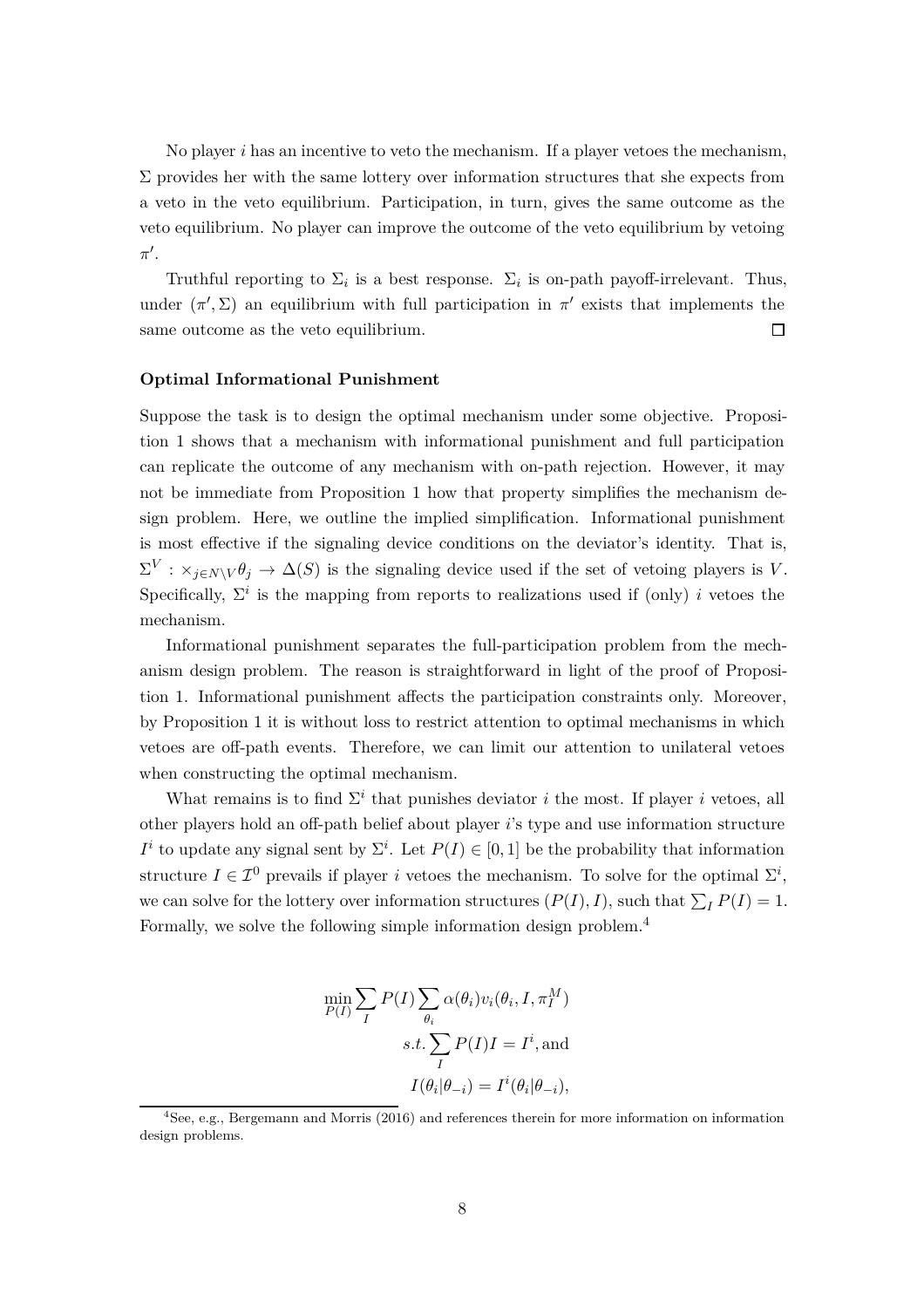where  $\alpha(\cdot) \in [0,1]$  with  $\sum_{\theta_i} \alpha(\theta_i) = 1$  are weights corresponding to the Lagrangian multipliers of the binding participation constraints in the mechanism design problem (see Jullien  $(2000)$ ).<sup>5</sup> The first constraint implies that every *I* results from some feasible signal  $\Sigma^i$ : the signal is *Bayes' plausible*. The second constraint means that  $\Sigma^i$  cannot reveal information about the deviator who vetoed the mechanism: the belief on the deviator,  $I^i(\theta_i|\theta_{-i})$ , is constant. Players do not observe whether the deviator has deviated only at the ratification stage or already before that. Therefore, they attach a single belief to the deviator's type distribution.

The solution to the information design problem relaxes player *i*'s participation constraint the most. Thus, we can determine each player's least binding participation constraint, player-by-player. Once participation constraints under informational punishment are determined, we can design the mechanism taking each player's participation constraint as exogenously given. Using the same arguments as those in the concavification literature (Aumann and Maschler, [1995](#page-14-1)), optimal informational punishment *convexifies* the deviation payoffs and thus minimizes the gains from a veto.

## **3.2 Other Environments**

This section shows that our results extend straightforwardly to more complex settings. We begin by looking at refined equilibrium concepts. Then we consider informedprincipal problems. Finally, we reduce the designer's commitment.

### **Refinements**

Proposition [1](#page-6-0) assumes that the designer can freely pick off-path beliefs under the PBE restriction. She can select any first-node off-path belief of the continuation game. Depending on the context and the application, such an equilibrium selection may not be reasonable. Using a refinement could instead make on-path vetoes unavoidable because it limits the designer's equilibrium choice set in the first place.<sup>6</sup>

Our second finding is that Proposition [1](#page-6-0) is robust to most common refinements. Specifically, whenever we refine the equilibrium concept according to

(*⋆*) ∈ {Perfect Sequential Equilibrium, Intuitive Criterion, Ratifiability}*,*

full participation remains optimal.

<sup>&</sup>lt;sup>5</sup>In many standard environments, it holds that  $\alpha(\theta_i) = 1$  for some  $\theta_i$ , i.e. only the participation constraint of one type binds. Moreover, for many default games, it is the case that the solution of the information design problem is independent of *α*. Such a situation occurs in settings where there is a 'worst' information structure for all types of the deviator. This property holds, in particular, in games that feature strategic complements or strategic substitutes.

 ${}^{6}$ Correia-da-Silva [\(2020](#page-15-3)) provides additional discussions on this issue and how it may interfere with the design of a mechanism.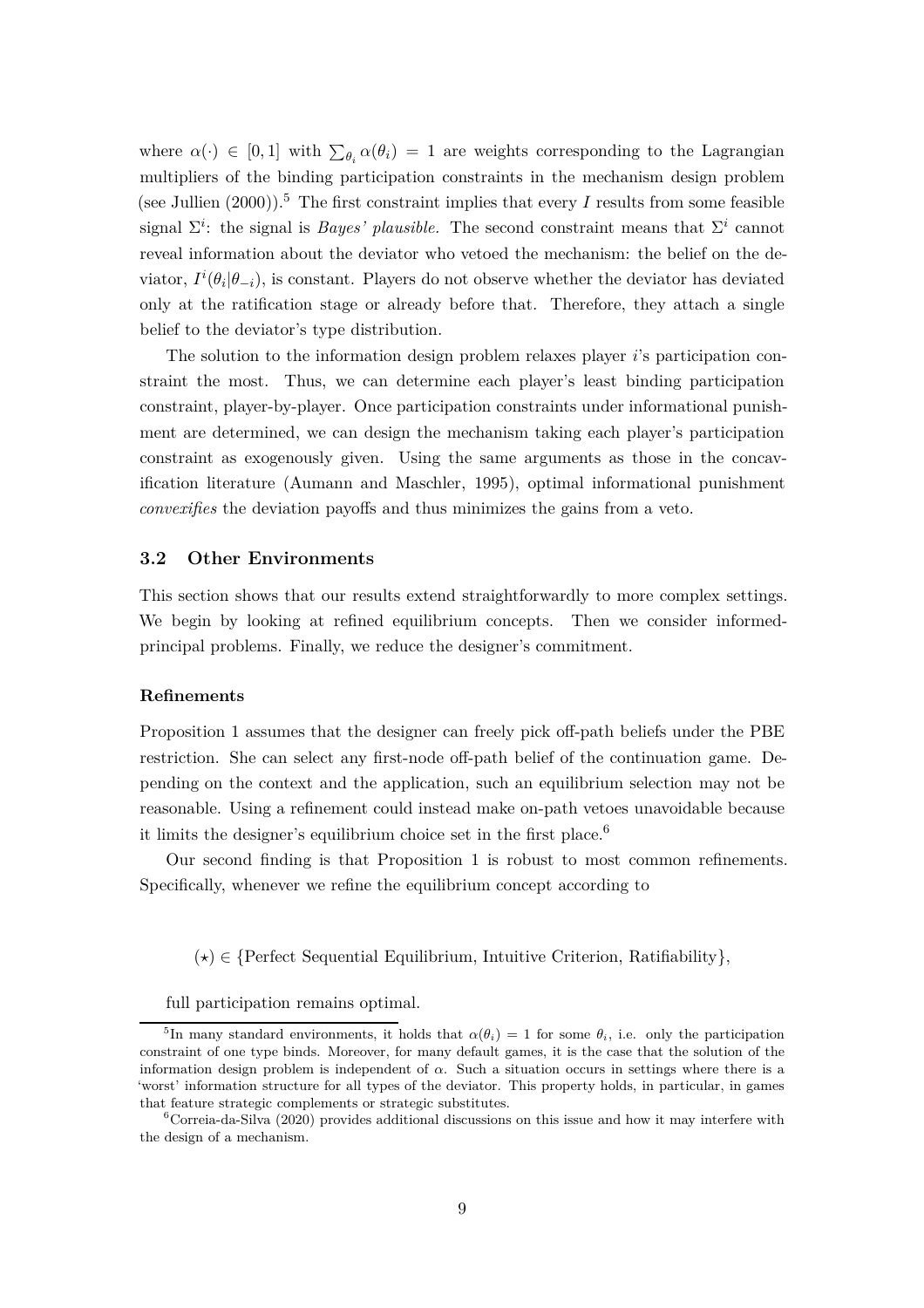**Proposition 2.** *Suppose the solution concept is perfect Bayesian equilibrium with refinement concept* (*⋆*)*, and informational punishment is available. Then, focusing on mechanisms that imply full participation is without loss of generality.*

*Proof.* Ratifiability requires full participation in the mechanism and therefore holds trivially, as the designer can always choose a degenerate signaling device. It thus is without loss of generality to show full participation under refinement  $(\star)' \in \{Perfect$ Sequential Equilibrium, Intuitive Criterion}.

Consider the veto equilibrium used in the proof of Proposition [1.](#page-6-0) Suppose this equilibrium satisfies refinement (*⋆*) ′ .

We show that the full-participation equilibrium constructed in the proof of Propo-sition [1,](#page-6-0)  $(\pi', \Sigma)$ , satisfies the same refinement criterion. Two aspects are crucial. First, compare the equilibrium with vetoing and that with full participation. On-path (expected) outcomes and those that are off-path but can be reached by a unilateral deviation are identical between these two equilibria for every state  $\theta$ . First, take any state  $\theta$  in which the mechanism is unanimously accepted in both equilibria. Then both outcomes coincide, and so does the credibility of the beliefs. Second, consider a state  $\theta$  in which the mechanism is rejected in the veto equilibrium with positive probability. For the same state, suppose that  $\pi'$  is rejected in the full-participation equilibrium—an off-path event. The resulting *off-path belief* on the deviator  $\theta_i$  coincides with the *on-path belief* on the same  $\theta_i$  in the veto equilibrium.

Thus, the constructed off-path beliefs put positive mass only on those types that *weakly prefer to deviate*, while no such type *strictly prefers to deviate*. Thus, any offpath belief for type  $\theta_i$  is credible in the sense of Grossman and Perry [\(1986](#page-15-7)), *and* off-path beliefs do not violate the intuitive criterion. П

### **Informed-Principal Problems**

The informed-principal environment assumes that a privately informed player proposes the mechanism which should replace the status quo.

Formally, instead of a non-strategic third party, one of the players, say  $i = 0$ , proposes a mechanism as an alternative to the default game. The setting becomes an informedprincipal problem. Players  $i = 1, ..., N$  are the agents.

A key concept to solve informed-principal problems is the concept of inscrutability (see Myerson, [1983](#page-15-9)). It states that it is without loss to assume that the informed principal, player 0, selects a mechanism that does not allow the other players 1*, ...., N* to learn about the principal's type from the proposed mechanism. That is, inscrutability means it is without loss to restrict attention to pooling solutions in which each principal type offers the same mechanism.

The default game can depend non-linearly on beliefs about player 0's type. Consequently, the principle of inscrutability might fail. Player 0 may have strict incentives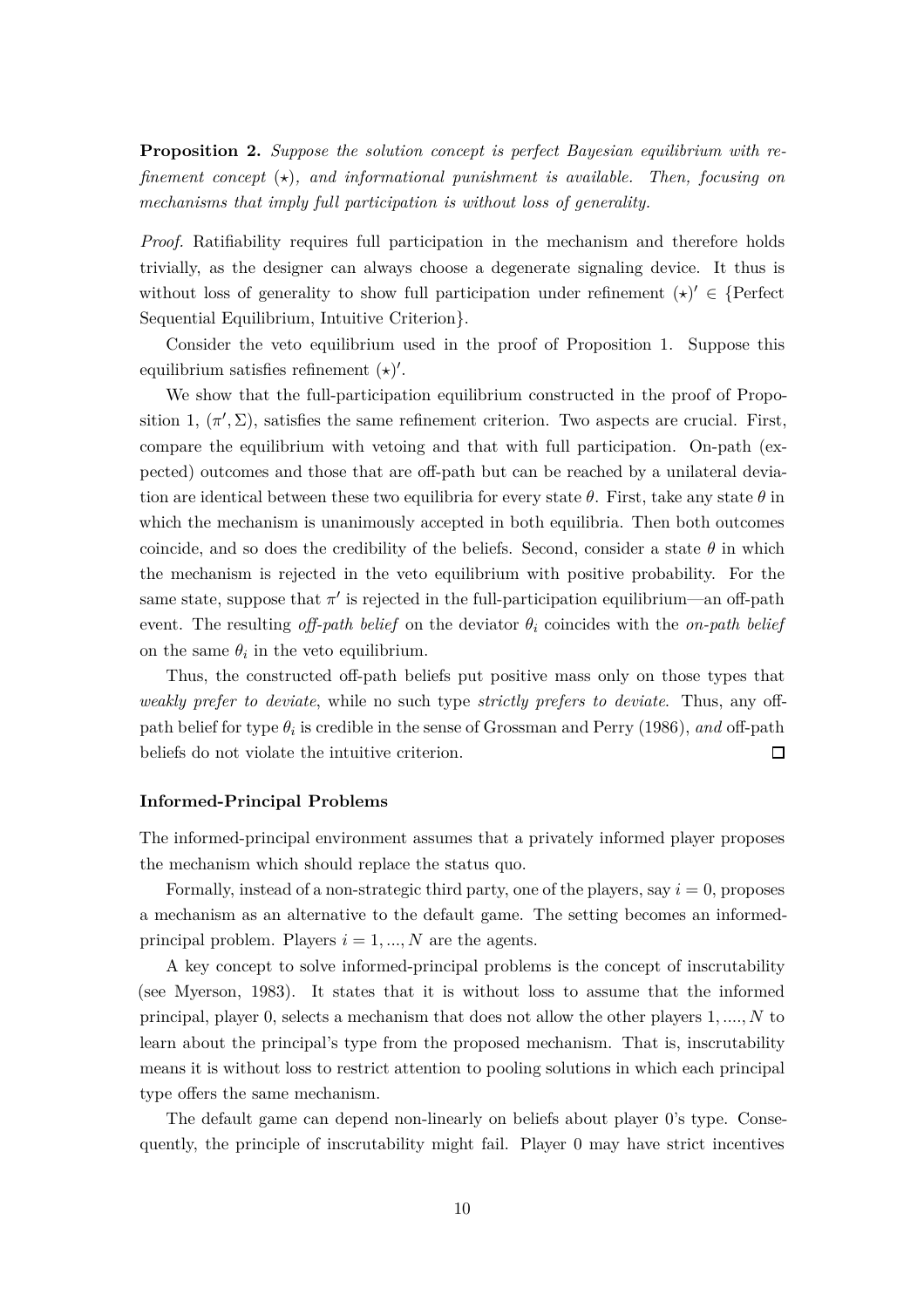<span id="page-10-0"></span>to signal private information via the mechanism proposal. Thereby player 0 relaxes the other players' participation constraints. The following result states that these concerns are irrelevant if informational punishment is available.

**Proposition 3.** *The principle of inscrutability holds if informational punishment is available.*

*Proof.* Consider an equilibrium of the grand game such that different types of player 0 propose different mechanisms *π*s. Let M be the set of *π*s that are proposed with strictly positive probability. Let  $\xi_0^{\pi}(\theta_0)$  denote the probability that player 0 type  $\theta_0$  proposes mechanism  $\pi \in \mathcal{M}$ .

Consider the case in which at least one type of one player vetoes some  $\pi \in \mathcal{M}$  on the equilibrium path. We refer to this equilibrium as the separate-and-veto equilibrium. Recall that if  $\pi$  is vetoed, some rule in  $\Pi^M$  results. Let the probability that  $\pi$  is vetoed be  $\xi^{\pi}$ . Moreover,  $\xi_i^{\pi}(\theta_i)$  is the probability that  $\theta_i$  vetoes  $\pi$ . The separate-and-veto equilibrium implements a  $I^0$ -IC decision rule,  $\pi_{I^0}^E$ .  $\pi_{I^0}^E \in \Pi$  because  $\Pi$  is closed under convex combinations.

We prove the existence of the following equilibrium. All types of player 0 propose *π*<sup>*E*</sup></sup> *I*<sup>0</sup> and every player accepts it. This equilibrium leads to the *I*<sup>0</sup>-IC decision rule  $π$ <sup>*E*</sup><sub>*I*</sub><sup>0</sup>. We construct a signaling device  $\Sigma$  to support acceptance of  $\pi_{I^0}^E$ . Let  $o: \mathcal{M} \to \mathbb{R}$  be some invertible function. For  $i = 0$ , we construct the signal  $\Sigma_0(\theta_0)$  with support  $\{o(\Pi')\}_{\Pi'\in\mathcal{M}}$ and associated probabilities  $Pr(\Pi'|\theta_0) = \xi_0^{\Pi'}(\theta_0)$ . For any  $i > 0$ , let the signal be  $\Sigma_i(\theta_i) = 1$  with probability  $\xi_i(\theta_i)$  and  $\Sigma_i(\theta_i) = 0$  with remaining probability. Whenever player  $i > 0$  vetoes, a signal realizes according to  $\Sigma$ . Thus, the reason why no player rejects  $\Pi^E$  is the same as in the proof of Proposition [1.](#page-6-0) The only difference is that the signaling function also replicates the potential signal-by-mechanism-choice behavior of the principal, captured by  $\Sigma_0$ .  $\Box$ 

### **Informational Opportunism**

Our design approach on the side of the signal assumes that the signaling device  $\Sigma$  is fixed. In other words, the signal designer has commitment power. However, if the signal is created through passing information to a third player, e.g., a journalist, then that assumption may not always hold. In such a setting, the person that keeps the information may be a strategic player. In addition, she could be unable to commit to both the signaling device and report its outcome. Dequiedt and Martimort [\(2015](#page-15-10)) refer to such a setting as *informational opportunism*.

To adequately address the situation with informational opportunism, we need to take a stance on two aspects. First, how large is the signal designer's commitment power? Second, does the designer's objective change once she sees a deviation? Is it credible for her to use the information to punish the deviator?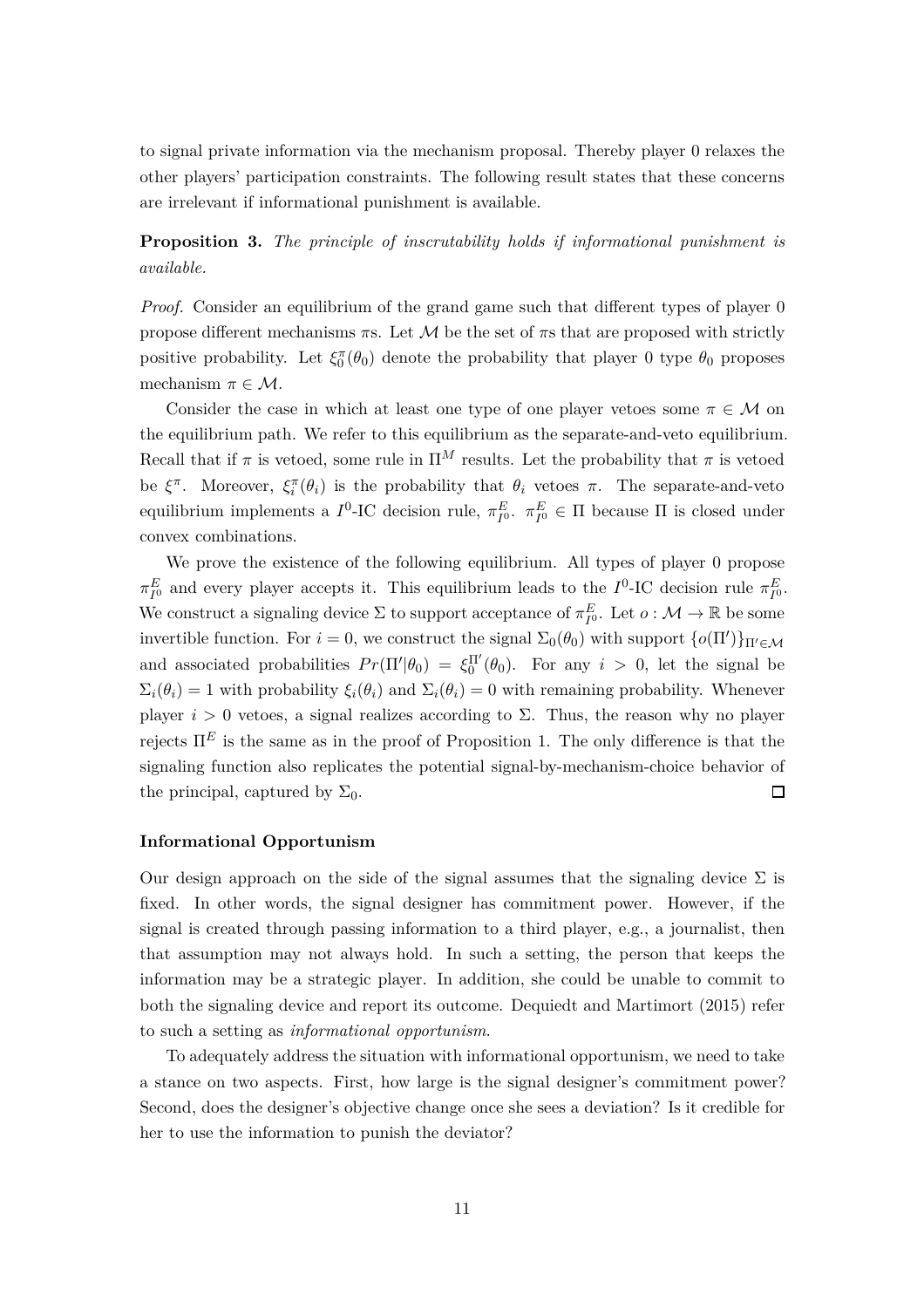An extreme form of informational opportunism occurs if the signal designer chooses the *signal realization*, *σ*, after receiving a report rather than the *signaling device*, Σ. In that case, the signal cannot commit to a mapping from reports to realizations. Instead, the signal becomes a cheap-talk announcement. The results of Propositions [1](#page-6-0) to [3](#page-10-0) trivially do not hold without any commitment power, even if the signal designer wants to *punish the deviator*.

<span id="page-11-0"></span>Instead, we focus on a signal designer whose action space is still the set of signaling devices. We make the following assumption.

**Assumption 1** (No Fabricated Data). The choice of signaling device,  $\Sigma$ , becomes public together with its realization,  $\sigma$ .

Under Assumption [1](#page-11-0) the signal designer can back up her claims by providing evidence. Indeed, all interested players can see the designer's method to reach her conclusion, *σ*. Within this setting, informational opportunism is best seen when considering the timing of the grand game. In our baseline model, the signal designer commits to Σ *before* players decide about vetoing. She is thus an impartial third-player and not an interested player in the grand game. In contrast, we assume now that the designer is an interested player in the game.

First, we assume that the signal designer can commit to an objective: to punish a potential deviator. However, she *cannot* commit to her signaling device at the beginning of the game. Instead, she picks  $\Sigma$  after players have made their acceptance decision and the designer has elicited the information. That is, the signal designer faces *ex-post incentive constraints.*

**Definition 1** (Informational Opportunism)**.** The designer of the signaling device suffers from *informational opportunism* if she cannot commit to a signaling device Σ before players' participation decision.

We are interested in situations in which our previous results are *immune* to informational opportunism.

**Definition 2** (Immunity)**.** A result is *immune to informational opportunism* if it is implementable by a signal designer that suffers from *informational opportunism*.

Allowing for informational opportunism comes at a cost. We cannot make a general statement on immunity. However, we state a set of definitions that restricts the environment. These restrictions allow us to state Proposition [4,](#page-12-0) which determines a condition for immunity.

We identify a signal designer by her *type*. The designer's type is the information she has elicited from the (participating) players. Observe that any signal designer type *could* fully reveal her type by choice of the appropriate signaling device.

Yet, if the signal designer chooses not to reveal her type, the interpretation of realization  $\sigma$  depends not only on  $\Sigma$ . It also depends on the belief that players form about the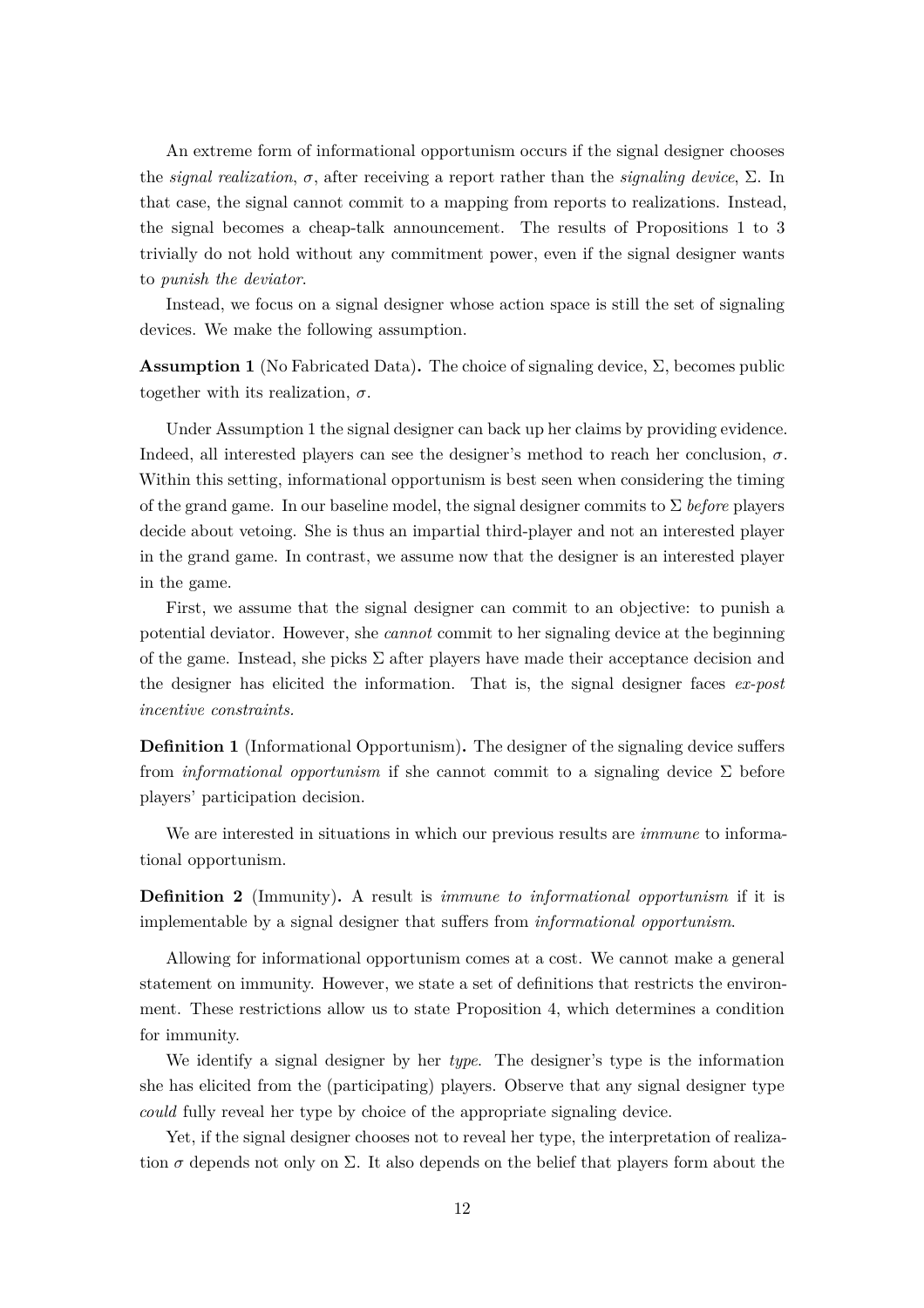signal designer. To form the belief, players observe  $\Sigma$ . Each  $\Sigma$  triggers a belief which, together with  $\Sigma$ , leads to a lottery over information structures. Different designer types potentially have different preference rankings over lotteries for a given signal designer's objective. We assume, however, that preferences are aligned, and all types share the same order. Thus, there is a common understanding of which information structures better achieve the desired goal.

To achieve immunity to informational punishment, we impose two properties on the environment. First, the players' types are distributed independently. Second, the signal designer has *aligned preferences* across her types.

**Definition 3** (Aligned Preferences)**.** Fix arbitrary distributions over a collection of  $(N-1)$  players' types. Let *F* and *F*' be two (possible) distributions of the remaining player *i*'s type. The signal designer has aligned preferences if every designer type prefers *F* to  $F'$  whenever *F* first-order stochastically dominates  $F'$ .

<span id="page-12-1"></span>Finally, we define an extreme notion of the desire to separate.

**Definition 4** (Unraveling Pressure)**.** A signal designer faces unraveling pressure under signaling device  $\Sigma$  if she strictly prefers to verify her type to the lottery induced by  $\Sigma$ .

Suppose types are independently distributed, and preferences are aligned. In that case, the absence of unraveling pressure is necessary and sufficient to guarantee that a signaling device is implementable, as the following proposition shows.

<span id="page-12-0"></span>**Proposition 4.** *Suppose players' types are independently distributed, and the signal designer's preferences are aligned. Then, a signaling device* Σ *is implementable under informational opportunism if and only if no signal designer type faces unraveling pressure.*

*Proof.* The "only if" direction follows from Definition [4.](#page-12-1) If a signal designer type faces unraveling pressure, she prefers to reveal her type over the signaling device  $\Sigma$ .

For the "if" direction, consider a signaling device  $\Sigma$ . Assume player *i* has vetoed the mechanism. The signal designer elicited the information  $\theta_{-i}$  from the non-deviating players. We want to show that no designer type,  $\theta_{-i}$ , has an incentive to announce a different device than  $\Sigma$ .

Suppose signal designer type  $\theta_{-i}$  deviates by announcing  $\Sigma'$  which does not verify *θ*<sub>−*i*</sub>. Players observe the deviation  $\Sigma'$  and its realization *σ*<sup>'</sup>. Using these objects, they form off-path beliefs about the types of all *N* −1 players. The symmetry of PBE and the independence of players' types imply the following. Any subset of players has identical beliefs about those not in that subset.

The off-path beliefs on the signal designer's type are only restricted by the signaling function  $\Sigma'$ . If a realization  $\sigma'$  occurs with probability 0 given a type  $\theta_{-i}$ , then players exclude that type from the set of possible signal designer types. Denote the set of not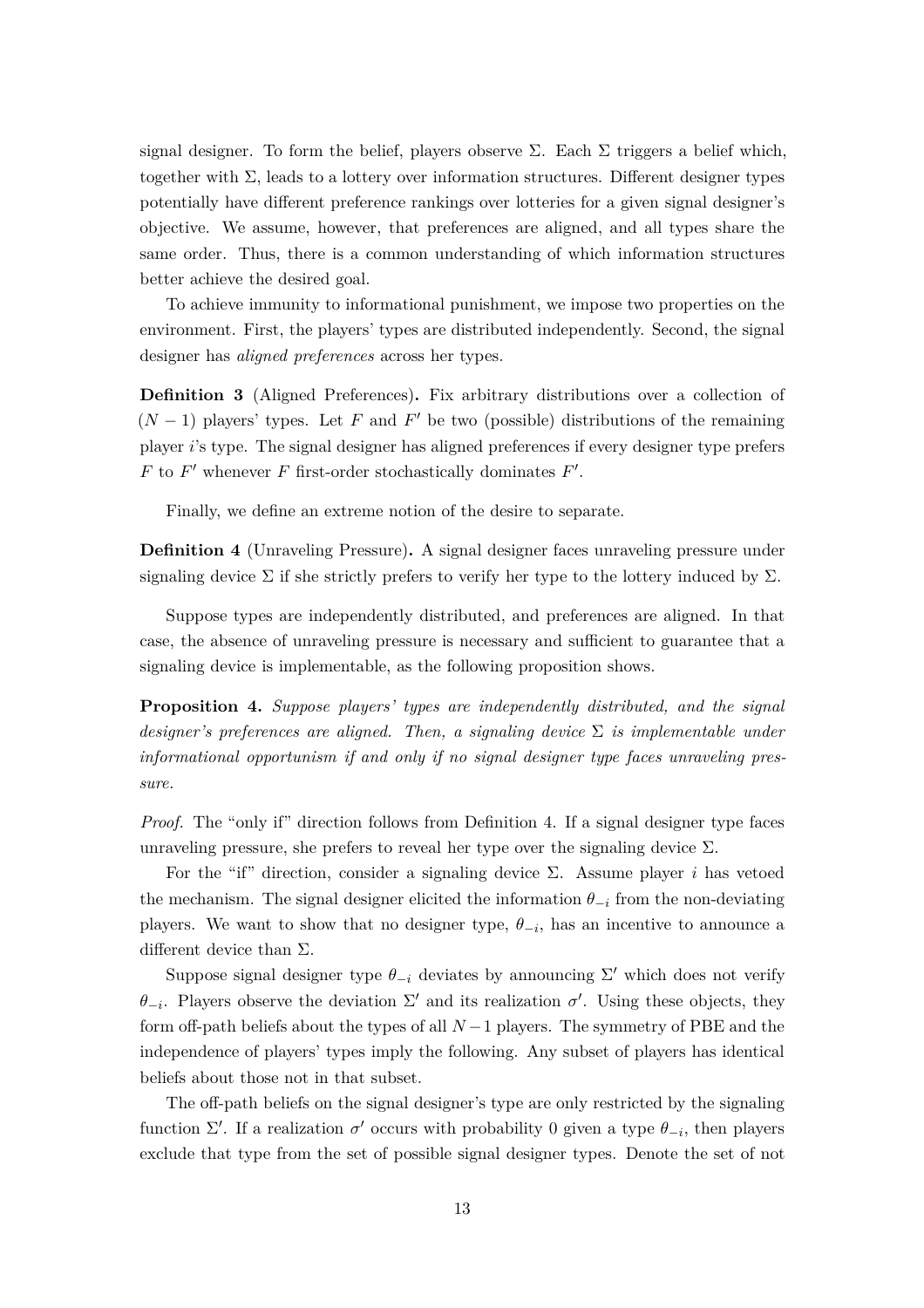excluded types by  $\Theta^{\sigma'}$ . The distribution  $F^{\sigma'} : \Theta^{\sigma'} \to [0,1]$  is arbitrary. That is, for every  $\Sigma'$ , there always exists an off-path belief about the deviating designer that rationalizes  $F^{\sigma'}$ .

By assumption  $\Sigma'$  does not verify  $\theta_{-i}$ . Thus,  $|\Theta^{\sigma'}| > 1$ . Types have aligned preferences. Thus, we can find a signal designer type  $\tilde{\theta}$  such that a degenerate belief on  $\tilde{\theta}$ makes every designer type other than  $\hat{\theta}$  worse off compared to that signal designer revealing her type. No unraveling pressure implies that no type benefits from the deviation.  $\Sigma$  is implementable under informational opportunism.  $\Box$ 

The immunity of our results to informational opportunism is a straightforward corollary to Proposition [4.](#page-12-0) Moreover, it provides a simple way to test for immunity given a candidate Σ.

**Corollary 1.** *Suppose players' types are independently distributed, and the designer's preferences are aligned. Propositions [1](#page-6-0) to [3](#page-10-0) are immune to informational opportunism if no signal designer type faces unraveling pressure under* Σ*.*

We conclude our discussion by addressing a weaker notion of informational opportunism.

The signal designer may commit to a signaling device  $\Sigma$  but may choose to conceal the realization. We refer to this as weak informational opportunism.

**Definition 5** (Weak Informational Opportunism). The designer of the signaling function Σ suffers from *weak informational opportunism* if she can commit to a signaling function  $\Sigma$  at the beginning of the game, but not to the disclosure of the realization  $\sigma$ .

It is straightforward to see that immunity to informational opportunism implies immunity to weak informational opportunism. In addition, we can drop the no-unraveling pressure condition. The reason is that—with aligned preferences—there is a common worst realization  $\sigma$  across signal designer types. If a signal designer hides information off the equilibrium path, an off-path belief assuming a (hidden) realization of *σ* punishes every designer type the most. Consequently, using the standard unraveling arguments from the persuasion literature, (see, e.g., Grossman, [1981](#page-15-15); Milgrom, [1981](#page-15-16)), no designer has an incentive to hide her information. Moreover, the result applies even if players are unaware of the signal designer's objective.

<span id="page-13-0"></span>**Corollary 2.** *Suppose players' types are independently distributed, and the designer's preferences are aligned. Propositions [1](#page-6-0) to [3](#page-10-0) are immune to weak informational opportunism even when players have ambiguity over the signal designer's objective function.*

The reason for Corollary [2](#page-13-0) is that if the signal designer's types preferences are aligned, then given any objective,  $\Sigma$  has a common worst signal realization. Not revealing the signal realization leads to an arbitrary off-path belief. Thus, even if the designer's objective is unclear, parties can coordinate on an off-path belief in some PBE that puts all probability mass on the worst signal.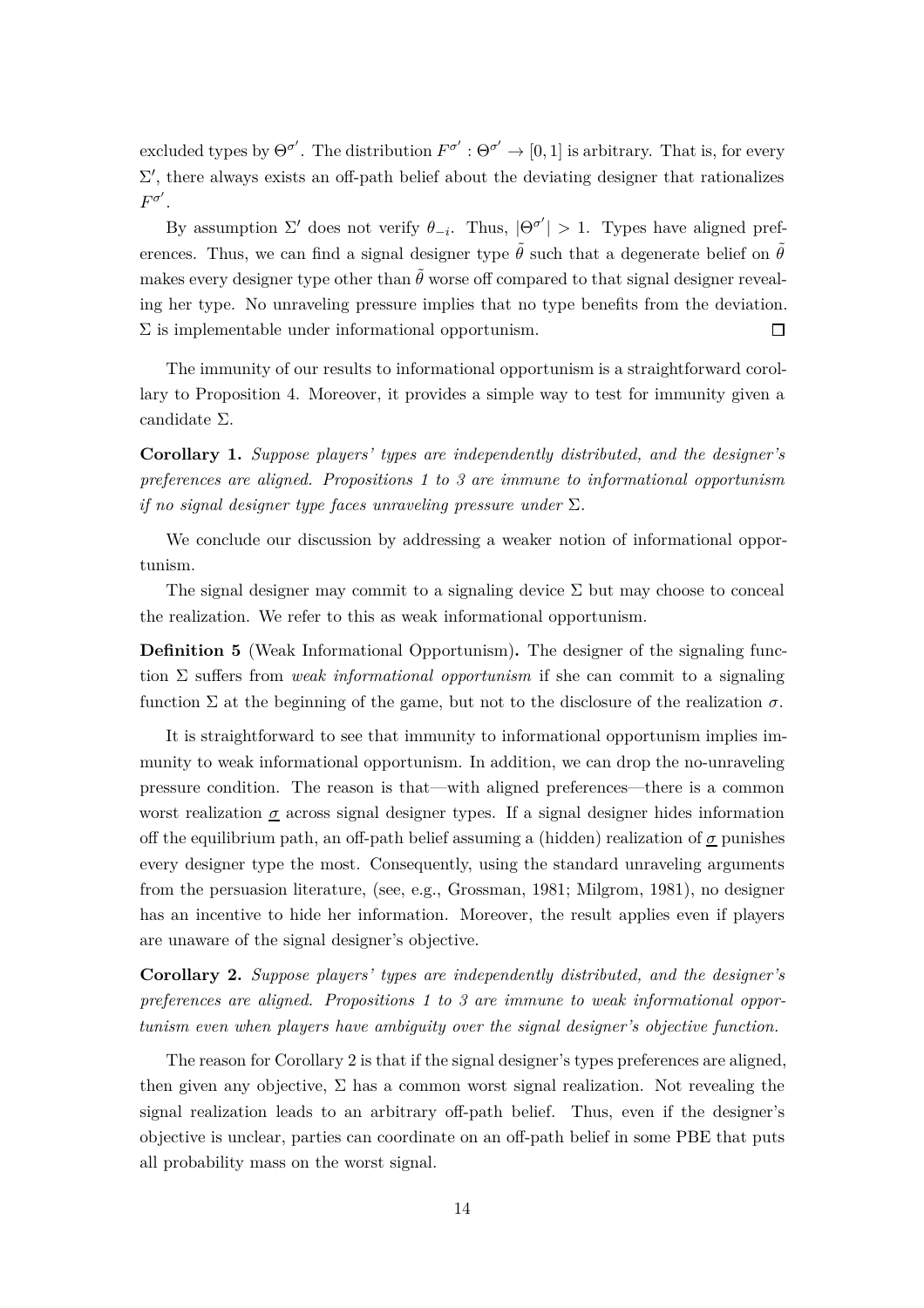# **4 Final Remarks**

Mechanism design can facilitate policy advice. It provides a simple benchmark that informs what is possible theoretically. The power of mechanism design derives from its simplicity in calculations. Invoking the revelation principle, we can derive strong results even in a complex environment.

However, suppose the environment is such that the designer cannot control the entire strategic setting, and parties can block the implementation of the mechanism. In that case, the revelation principle for the part the designer controls can fail. The reason is that parties can use their veto power to signal private information strategically. To obtain the desired benchmarks, we would have to either restrict the environment to settings in which signals through vetoes are non-profitable or delve into complex case distinctions.

In this paper, we argue that restricting to the setting in which strategic vetoes are of no concern is without loss provided that parties have access to a tool we call *informational punishment*. Informational punishment allows parties to store information for some time and release a garbled version of it in case of a deviation. Furthermore, we show that through informational punishment, we can transform every environment in which strategic vetoes are relevant into an equivalent setting in which they are not. Thus, we can—without loss—restrict ourselves to full-participation mechanisms under an (appropriate) outside option.

Our results go beyond classical applications of mechanism design. We derive a minimum condition on the available mechanism space that determines whether informational punishment guarantees full participation at an optimum. Informational punishment works off the equilibrium path, does not affect incentive compatibility directly, and allows for publicly verifiable rejections. We can implement informational punishment through a centralized signal, through the designer of the mechanism who could also be an informed principal or decentralized through the parties individually. Furthermore, informational punishment is robust to various additional constraints on the setting.

# <span id="page-14-1"></span>**References**

- Aumann, R. J. and M. Maschler (1995). *Repeated games with incomplete information*. Cambridge, MA: MIT press.
- <span id="page-14-0"></span>Balzer, B. and J. Schneider (2021). "Persuading to Participate: Coordinating on a Standard". *International Journal of Industrial Organization* 78, p. 102764.